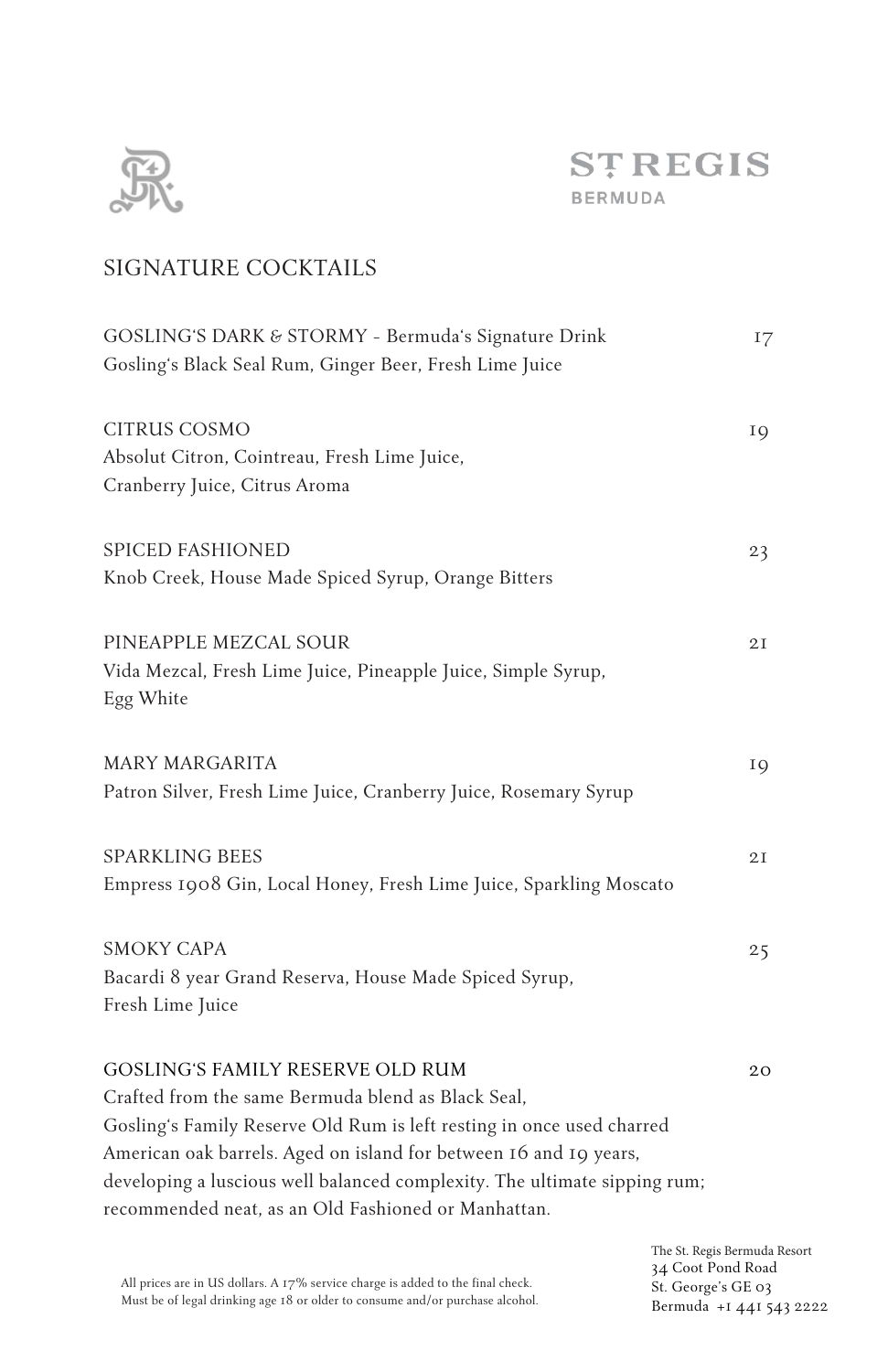## **CHAMPAGNE**

| Moët & Chandon Brut Imperial       | 160          |
|------------------------------------|--------------|
| Moët & Chandon Brut Ice Imperial   | IOO          |
| Moët & Chandon Nectar Imperial     | 200          |
| Moët & Chandon Brut Rosé Imperial  | 220          |
| Veuve Clicquot Yellow Label Brut   | IQ5          |
| Veuve Clicquot Brut Rosé           | 235          |
| Taittinger Brut Reserve            | I75          |
| Perrier-Jouët Brut Grand Champagne | 185          |
| Krug Rosé Champagne                | <b>I.000</b> |

# VINTAGE CHAMPAGNE

| 2013 Moët & Chandon Grand Vintage | 275   |
|-----------------------------------|-------|
| 2010 Dom Pérignon Brut            | 600   |
| 2006 Dom Pérignon Brut Rosé       | 1,050 |
| 2004 Krug, Grande Cuvée Brut      | 950   |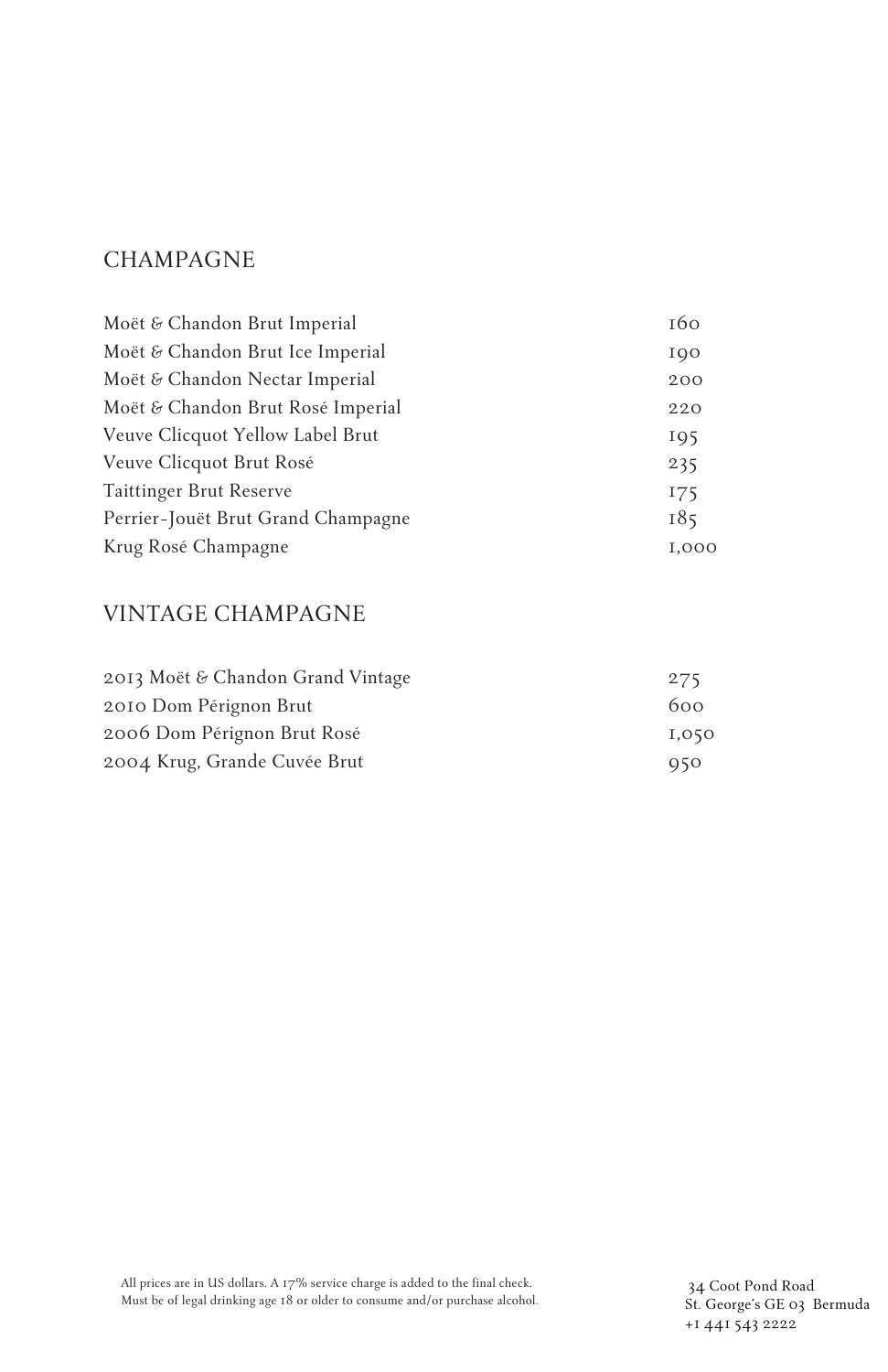#### ITALY SPARKLING

| Alberto Nani, Prosecco, Veneto, Italy (Organic) | 17/65 |
|-------------------------------------------------|-------|
|-------------------------------------------------|-------|

### SPARKLING ROSÉ

Patrick Piuze Non Rosè, Chardonnay, Cremant De Bourgogne, France 19/75

#### ROSE WINE

Maison Saint Aix, Grenache-Cinsault, Coteaux d' Aix-en Provence, France 18/70

#### WHITE WINE

| Famille Roux 'Les Costilles', Chardonnay, Burgundy, France, 2019 | 16/60 |
|------------------------------------------------------------------|-------|
| La Crema, Chardonnay, Sonoma Coast, USA                          | 21/80 |
| Wairau River, Sauvignon Blanc, Marlborough, New Zealand          | 10/65 |
| Pascal Jolivet, Sancerre, France, 2019                           | 22/85 |
| Pelissero, Moscato D'Asti, Piedmont, Italy, 2020                 | 18/65 |
| Jermann, Pinot Grigio, Friuli-Venezia Giulia, 2019               | 22/85 |
| Kung Fu Girl, Riesling, Columbia Valley, Washington, USA, 2019   | 18/65 |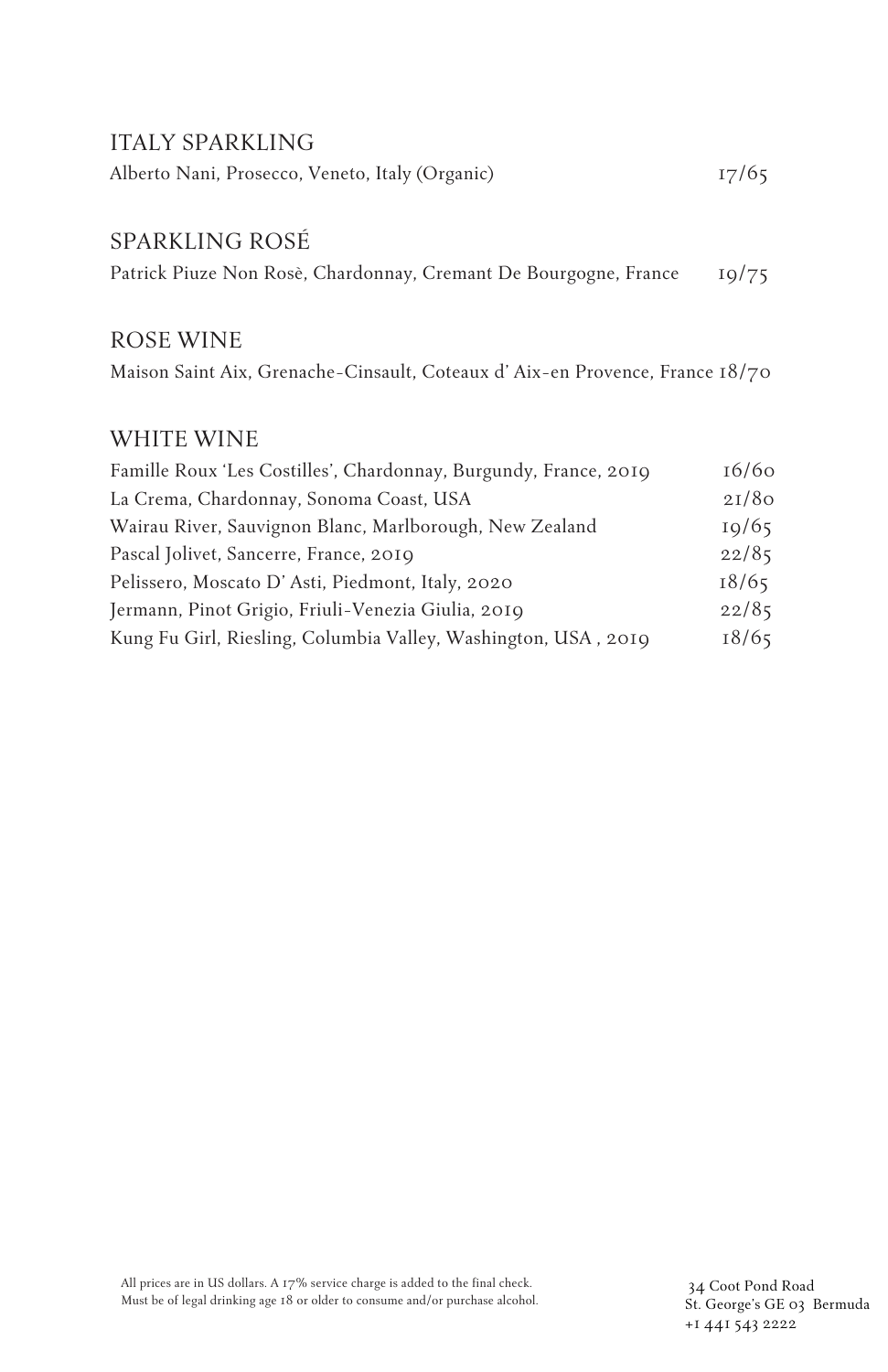### RED WINE

| Famille Roux 'Les Costilles', Pinot Noir, Burgundy, France, 2019 | 16/60 |
|------------------------------------------------------------------|-------|
| Meiomi, Pinot Noir, Sonoma Coast, Ca, USA                        | 21/80 |
| J. Lohr 'Los Osos', Merlot, Paso Robles, Ca, USA, 2017           | IQ/7Q |
| Broadside, Cabernet Sauvignon, Paso Robles, Ca, USA, 2018        | 17/65 |
| Decoy by Duckhorn, Cabernet Sauvignon, Sonoma Coast, Ca, USA     | 24/95 |
| St. Hubert's 'The Stag' Red Blend, Paso Robles, Ca, USA, 2017    | 20/75 |
| Alpasion, Malbec, Uco Valley, Argentina 2017,                    | 10/70 |

## BEER

IMPORTED 12OZ 11 Heineken, Stella Artois, Corona, Corona Light, Budweiser, Bud Light, Coors Light, Blue Moon, Sommersby Apple Cider, Heineken 0.0, O'Doul's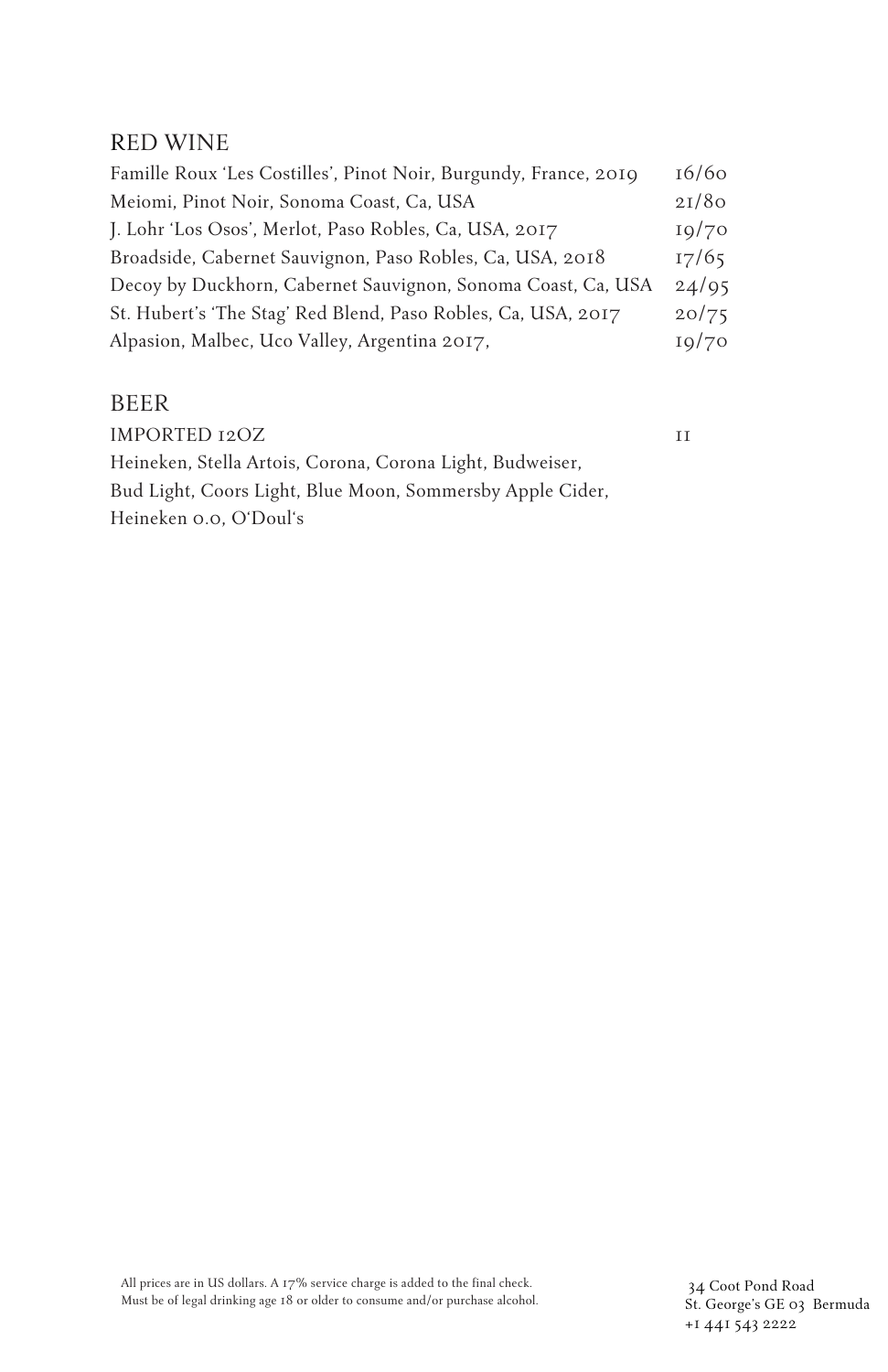## TEA RITUAL

| "The" Mrs. Astor, afternoon tea and tea parties were opportunities to host<br>intimate gatherings with her closest associates - a dignified prelude to her<br>more noteworthy social events, which became a part of the St. Regis legacy and |    |
|----------------------------------------------------------------------------------------------------------------------------------------------------------------------------------------------------------------------------------------------|----|
| a tradition that has been perfected over a century.                                                                                                                                                                                          |    |
| Includes variety of teas, finger sandwiches, scones and sweets                                                                                                                                                                               | 49 |
| Enhance your Tea Ritual with one of the following tea inspired cocktails                                                                                                                                                                     |    |
| LAVENDER BESPOKE                                                                                                                                                                                                                             | 2I |
| Bombay Sapphire, Acai Liqueur,                                                                                                                                                                                                               |    |
| Lavender Infused Earl Grey Tea, Fresh Lemon Juice                                                                                                                                                                                            |    |
| <b>GREEN ICED TEA MOJITO</b>                                                                                                                                                                                                                 | 17 |
| Bacardi Superior, Pineapple Mint Green Iced Tea, Fresh Lime Juice, Soda                                                                                                                                                                      |    |
| <b>FRESCA VERDE</b>                                                                                                                                                                                                                          | 17 |
| Absolut, Green Iced Tea, Fresh Lime Juice, Ginger Ale, Mint                                                                                                                                                                                  |    |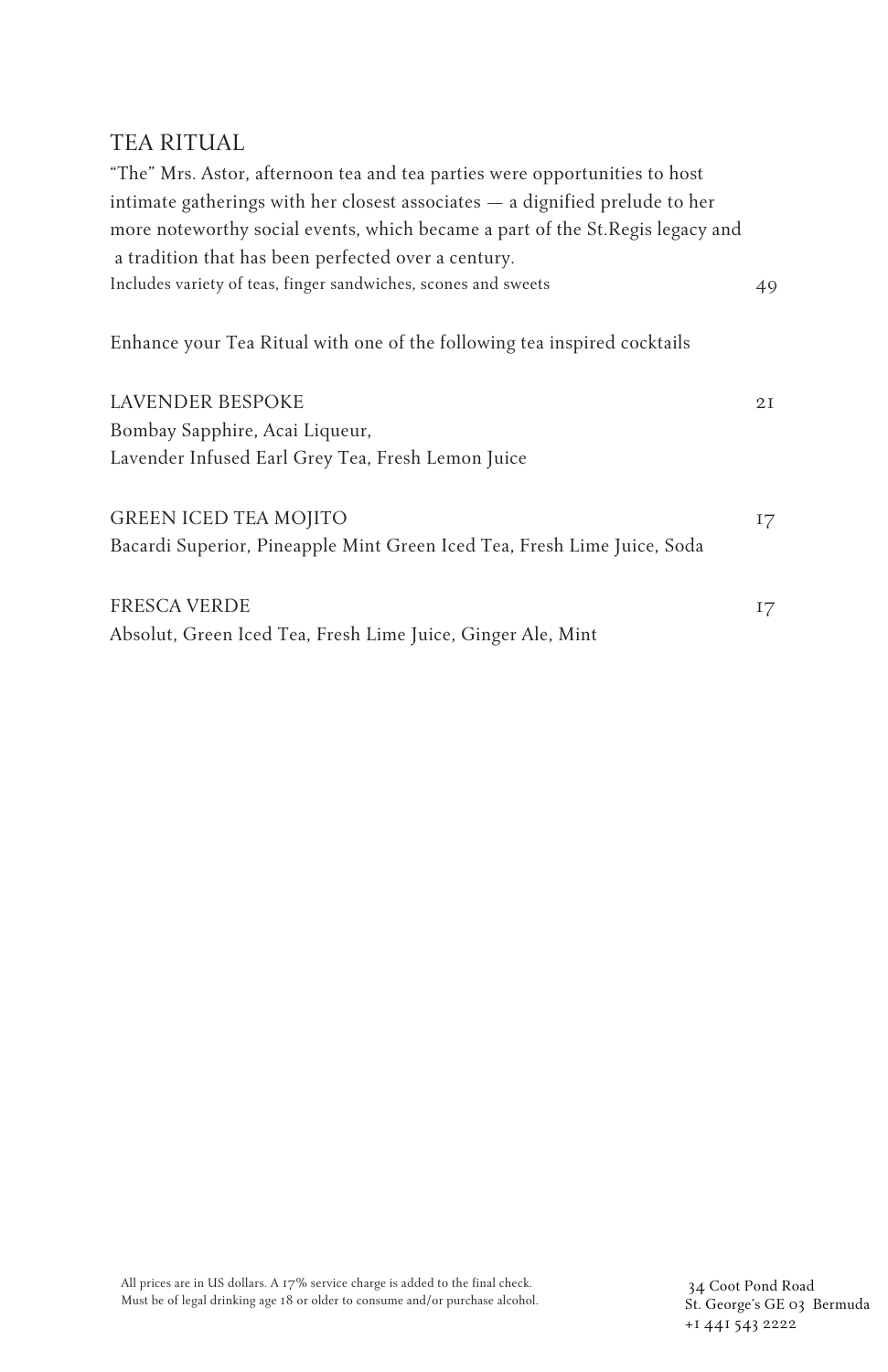### BLOODY MARY RITUAL

Originally christened in 1934, the original Bloody Mary cocktail "Red Snapper" was crafted at The St. Regis New York City. After more than 80 years, the iconic Bloody Mary remains the signature cocktail of the St. Regis. At the St. Regis Bermuda Resort, the tradition is celebrated with its own unique blend of local spices and rum "The Gates Bay Mary".

| THE GATES BAY MARY                                             | 18 |
|----------------------------------------------------------------|----|
| Gosling's Black Seal Rum, Bloody Mary with Local Spice Mix,    |    |
| Outerbridge's Original Sherry Peppers Sauce, Fresh Lemon Juice |    |
| <b>RED SNAPPER</b>                                             | т8 |
| Absolut, Signature Bloody Mary Mix                             |    |
| HARRY'S TEXAS BLOODY MARY                                      | 20 |
| Tito's, Don Julio Blanco, Signature Bloody Mary Mix, Jalapeno  |    |
| HIBISCUS MARY                                                  | т8 |
| Absolut, Hibiskus Infused Bloody Mary Mix, Cumin, Mint Bitters |    |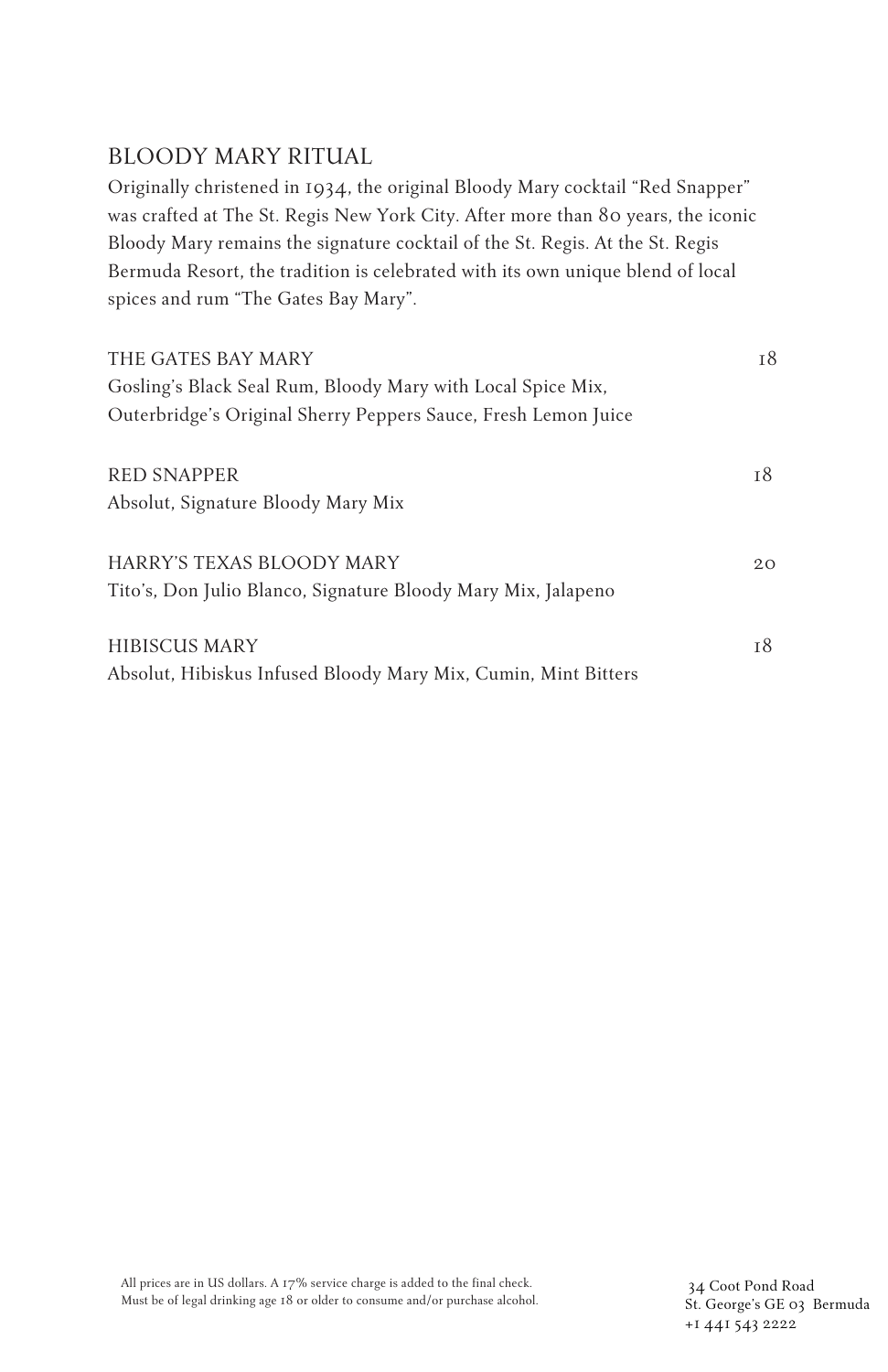# CLASSICS

| <b>TUNA TARTARE</b>                                                   | 26            |
|-----------------------------------------------------------------------|---------------|
| Local Tuna, Avocado, Habanero Chili, Cilantro, Soy Sauce              |               |
| BEAU SOLEIL OYSTERS (EACH)                                            | 6             |
| Outerbridge's Sherry Peppers Mignonette, Lemon                        |               |
| "MIXTO" CEVICHE                                                       | 26            |
| Catch of the day, Shrimp, Calamari, Octopus, "Leche de Tigre",        |               |
| Sweet Potato, Corn Kernels                                            |               |
| <b>GRILLED OCTOPUS</b>                                                | 23            |
| Yellow Chili, Habanero, Lime, Escabeche, Squash Puree, Cilantro       |               |
| KALE CAESAR SALAD                                                     | IQ            |
| Crispy Romaine Lettuce, Kale, Homemade Caesar Dressing,               |               |
| Garlic Croutons, Grana Padano                                         |               |
| Add Grilled Chicken, Shrimp, Catch of the Day, or Skirt Steak         | $\mathcal{Q}$ |
| CHEESE & COLD CUTS PLATTER                                            | 46            |
| Chef Selection, Figs, Dried Apricots, Nuts                            |               |
| <b>HUMMUS</b>                                                         | IQ            |
| Paprika, Olive Oil, Veggie Crudités, Grilled Naan Bread               |               |
| OVEN ROASTED TURKEY SANDWICH                                          | 24            |
| Edam Cheese, Applewood Smoked Bacon, Tomato, Lettuce, Wheat Bread     |               |
| <b>SIGNATURE BURGER</b>                                               | 26            |
| 8oz Angus Patty, Crispy Onion Rings, Lettuce, Tomato, Cheddar Cheese, |               |
| Applewood Smoked Bacon, House Sauce, Sesame Brioche Bun               |               |